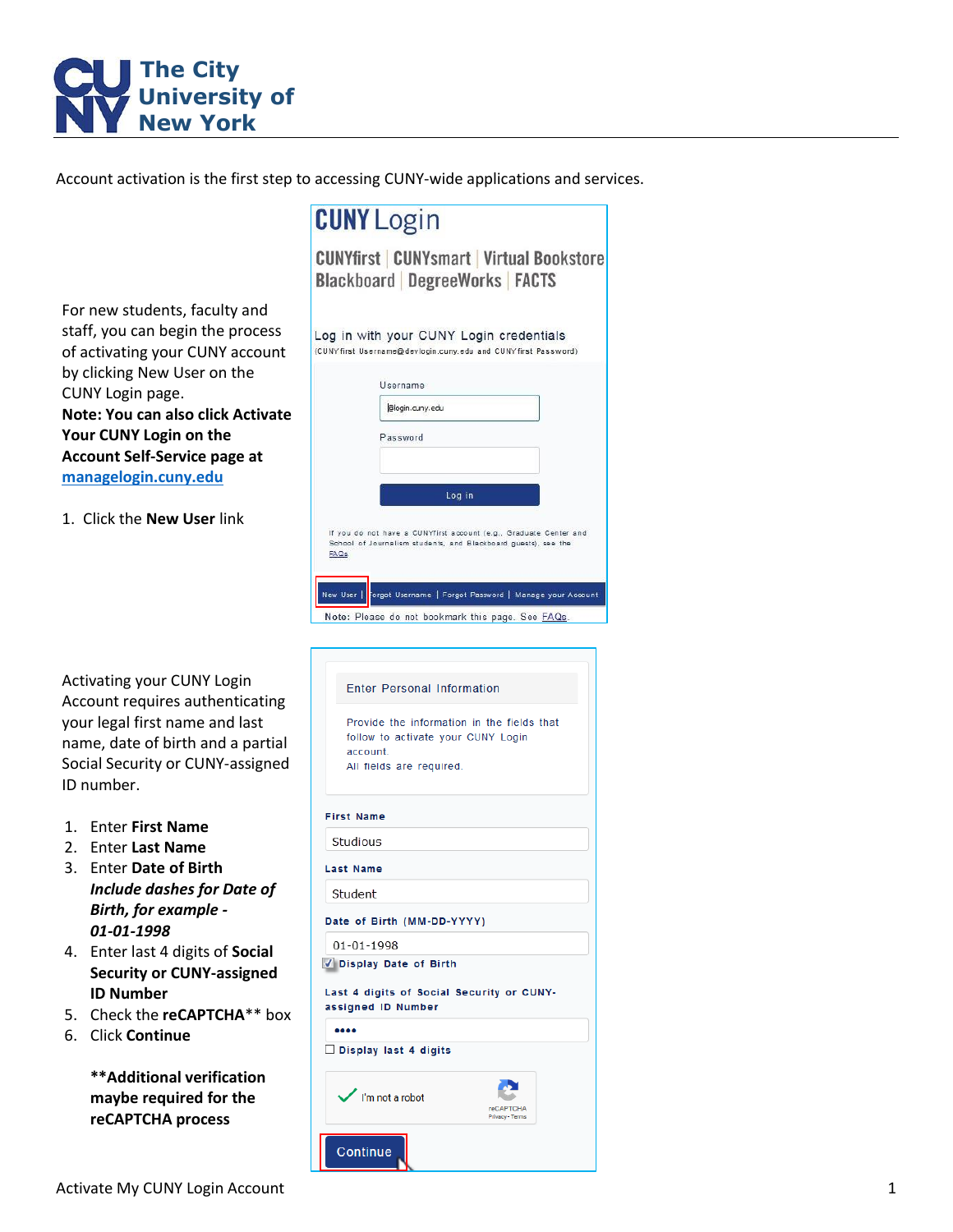

For additional security, a validation link will be sent via email during the account activation process . The Confirm Account Email Address page appear s prepopulated with an email addres s to be used for CUNY Login account management purposes. You can continue the process with the displayed email address or enter a new address in the fields provided .

1. Review email address

**-OR -**

2. Click **Continue** if this is a valid email address

| Either click Continue to confirm your<br>current account management email<br>address OR change it by completing<br>New Email Address fields and<br>clicking Continue.<br>All fields are required. | Yes, I want the<br>confirmation to<br>go to this email<br>address |  |  |  |  |
|---------------------------------------------------------------------------------------------------------------------------------------------------------------------------------------------------|-------------------------------------------------------------------|--|--|--|--|
| Current Account Management Email Address                                                                                                                                                          |                                                                   |  |  |  |  |
| Studious.Student@yahoo.com                                                                                                                                                                        |                                                                   |  |  |  |  |
| <b>New Email Address</b>                                                                                                                                                                          |                                                                   |  |  |  |  |
| <b>Confirm New Email Address</b>                                                                                                                                                                  |                                                                   |  |  |  |  |
| Logoff                                                                                                                                                                                            | Continue                                                          |  |  |  |  |

R.

**Confirm Account Email Address** 

The account management email address displayed is from your CUNY application. You must have an account management email address it does not have to be your assigned CUNY email address.



Enter and confirm a new email address for receipt of the validation link .

- 3. Enter new email address
- 4. Confirm new email address
- 5. Click **Continue**



Activate My CUNY Login Account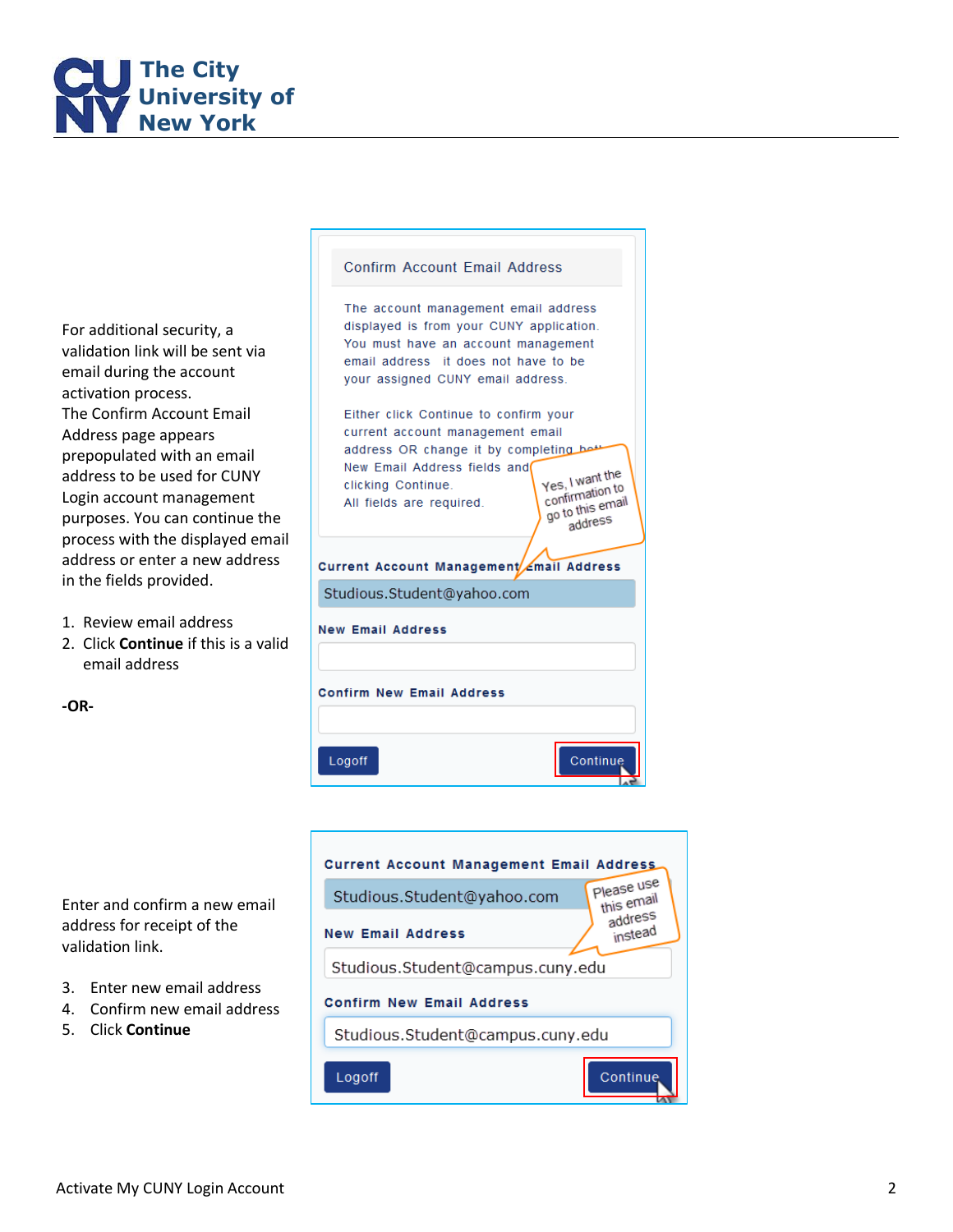

The Confirmation Email Sent page appears confirming that a validation link has been sent to the indicated email address.

## **Confirmation Email Sent**

A confirmation email has been sent to the account management email address you provided.

You must click on the link in the confirmation email (within 2 hours of receipt) to continue account activation.

Return to Account Self-Service

To view the validation link , locate and open the email titled 'CUNY Login Account Activation…'and click the link inside the email .

**Note: Be sure to check your Spam/Junk mail folders if you cannot find the email .**

- 1. Navigate to your **Inbox**
- 2. Open email 'CUNY Login Account Activation…'
- 3. Click the link

Clicking the link inside of the verification email opens CUNY's Create Account Password page where you will create a password for your CUNY Login Account .

You can click the View CUNY Login Password Policy link to display the full list of password creation parameters.

- 1. Enter **Password**
- 2. Confirm **Password**
- 3. Click **Continue**

|  | <b>Create Account Password</b>                                        |                                                                                                                |  |  |
|--|-----------------------------------------------------------------------|----------------------------------------------------------------------------------------------------------------|--|--|
|  | Enter and confirm a CUNY Login<br>password in the fields that follow. |                                                                                                                |  |  |
|  | <b>View CUNY Login Password Policy</b>                                |                                                                                                                |  |  |
|  | All fields are required.                                              |                                                                                                                |  |  |
|  | <b>Enter Password</b>                                                 | <b>Must Contain</b><br>At least 8 characters<br>1 number or symbol<br>1 uppercase letter<br>1 lowercase letter |  |  |
|  |                                                                       |                                                                                                                |  |  |
|  | <b>Confirm Password</b>                                               |                                                                                                                |  |  |
|  |                                                                       |                                                                                                                |  |  |

Continue

You are receiving this email with the request to confirm your CUNY Login account management email address as the next step in activating your CUNY Login Within the next 2 hours, confirm your CUNY Login account management e https://managelogin.cuny.edu/OIMSelfService/acctActivat?lo STUDENT &tokenKey=6111105 **ID= STUDIOL** Do not reply to this message. It is an automated notification, a replies to it will be sent to an unmonitored mailbox. If you received this email in error Please delete this email if you are not activating your CUNY Login account and have received this email in error.

If you did not respond within 2 hours Click New User on the login page to restart your account activation from the beginning. For more information Please see the CUNYfirst Account Activation instructions on www.cuny.edu. If you need help See the List of Campus Help Desks for your college's help desk contact information.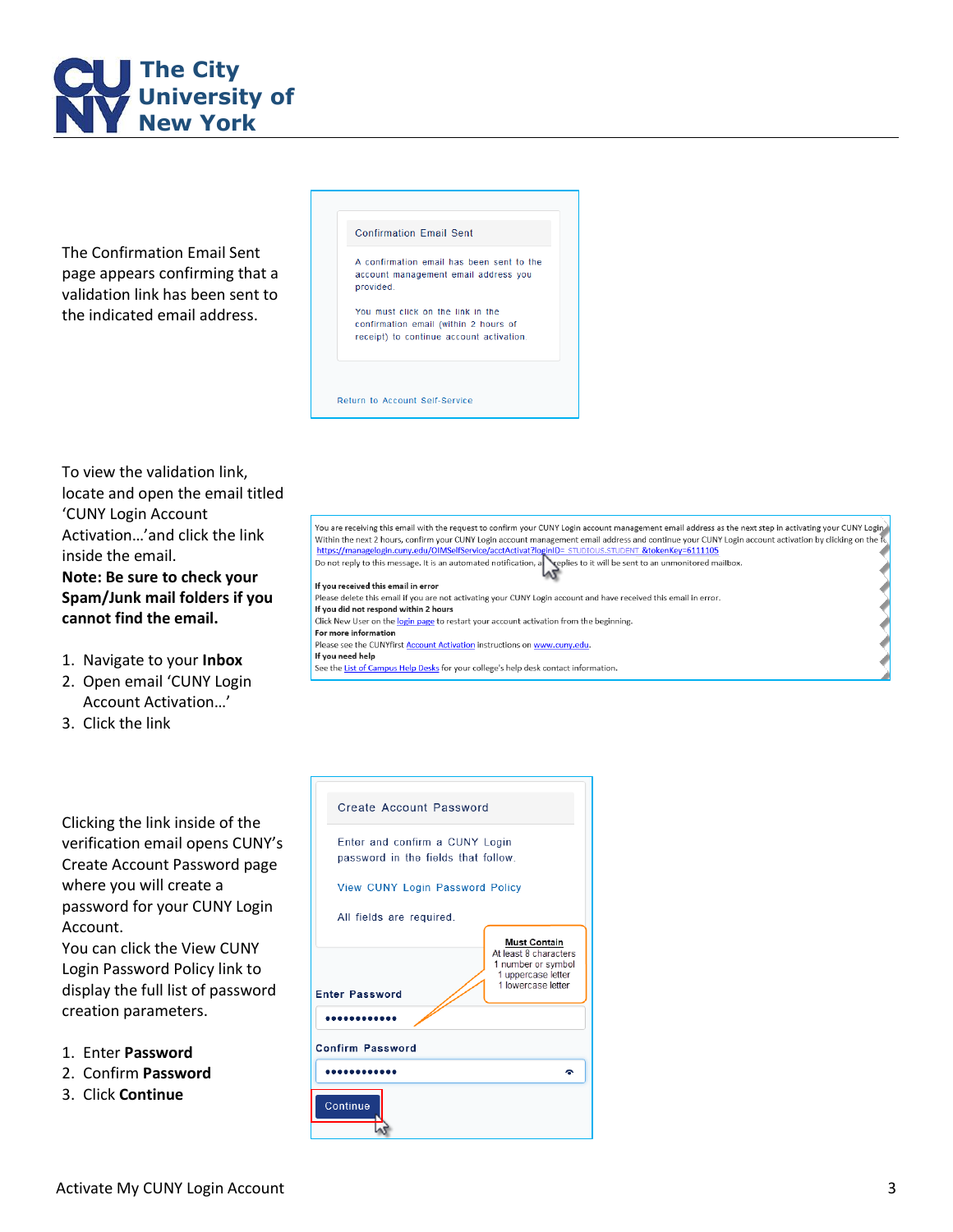

message.

Enter Account Mobile Phone Number Enter a mobile phone number in the fields that follow to allow for future account authentication via text messages to your phone. Please note: - Both Country Code fields are required The Enter Account Mobile Phone for non US phone service subscribers - Both Phone Number fields are required Number page allows for future and up to 15 digits may be typed account authentication via a text - Use only numeric characters without spaces, periods, dashes or other characters **Note: US-based telephone**  All fields are required. **numbers do not require a Country Code.** Country Code (for non-US numbers) 1. Enter **Phone Number** 2. Confirm **Phone Number** Do not **Phone Number** include 3. Click **Continue**dashes 3475551212

Continue<sub></sub>

Confirm Country Code (for non-US numbers) **Confirm Phone Number**  $\times$ 3475551212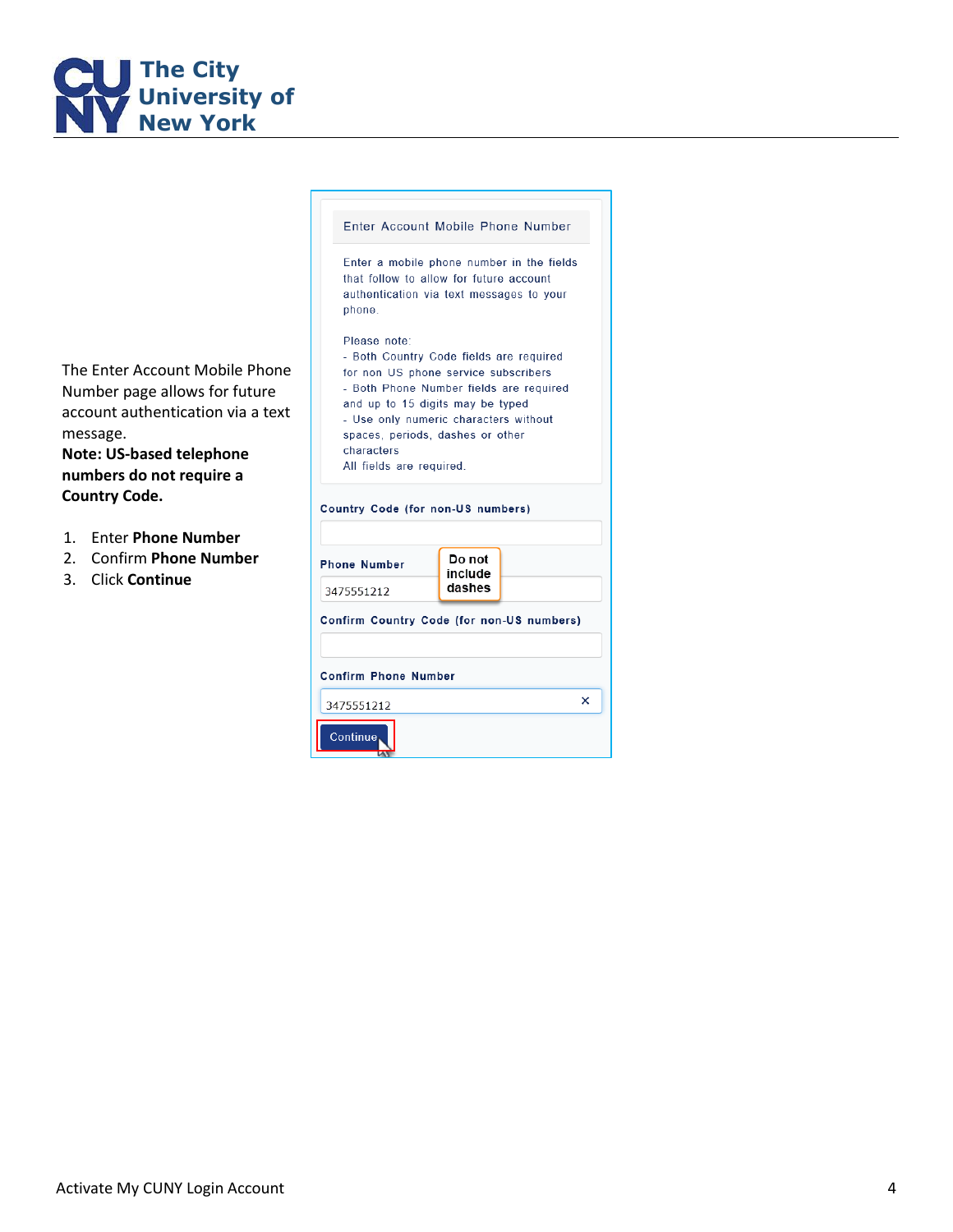

Select and answer five security challenge questions for the final step in the CUNY Login account activation process. Be sure to choose questions in which the answers are meaningful, easy to remember and concise. **Note: The responses you enter are** *not* **cASE Sensitive.**

- 1. Select desired question
- 2. Enter the answer
- 3. Repeat until all five **Question** and **Answer** fields have been completed
- 4. Click **Continue**

| Choose Security Questions and<br><b>Answers</b>                                               |  |  |  |  |
|-----------------------------------------------------------------------------------------------|--|--|--|--|
| Select and answer 5 security questions in<br>the fields that follow.                          |  |  |  |  |
| Please note:<br>- Five questions and answers are required<br>- Answers are not case sensitive |  |  |  |  |
| All fields are required.                                                                      |  |  |  |  |
| Question 1                                                                                    |  |  |  |  |
| ∨∣<br>In what city was your mother born?                                                      |  |  |  |  |
| Answer                                                                                        |  |  |  |  |
| Gotham                                                                                        |  |  |  |  |
| Question 2                                                                                    |  |  |  |  |
| What is your favorite food?<br>◡                                                              |  |  |  |  |
| Answer                                                                                        |  |  |  |  |
| Ice Cream                                                                                     |  |  |  |  |
| Question 3                                                                                    |  |  |  |  |
| What is your paternal grandfather's first name?<br>◡                                          |  |  |  |  |
| Answer                                                                                        |  |  |  |  |
| Constantine                                                                                   |  |  |  |  |
| Question 4                                                                                    |  |  |  |  |
| Who was you first crush?<br>∨                                                                 |  |  |  |  |
| Answer                                                                                        |  |  |  |  |
| Steve                                                                                         |  |  |  |  |
| Question 5                                                                                    |  |  |  |  |
| What is your favorite vacation destination?<br>∨∣                                             |  |  |  |  |
| Answer                                                                                        |  |  |  |  |
| Paradise                                                                                      |  |  |  |  |
| Continue                                                                                      |  |  |  |  |